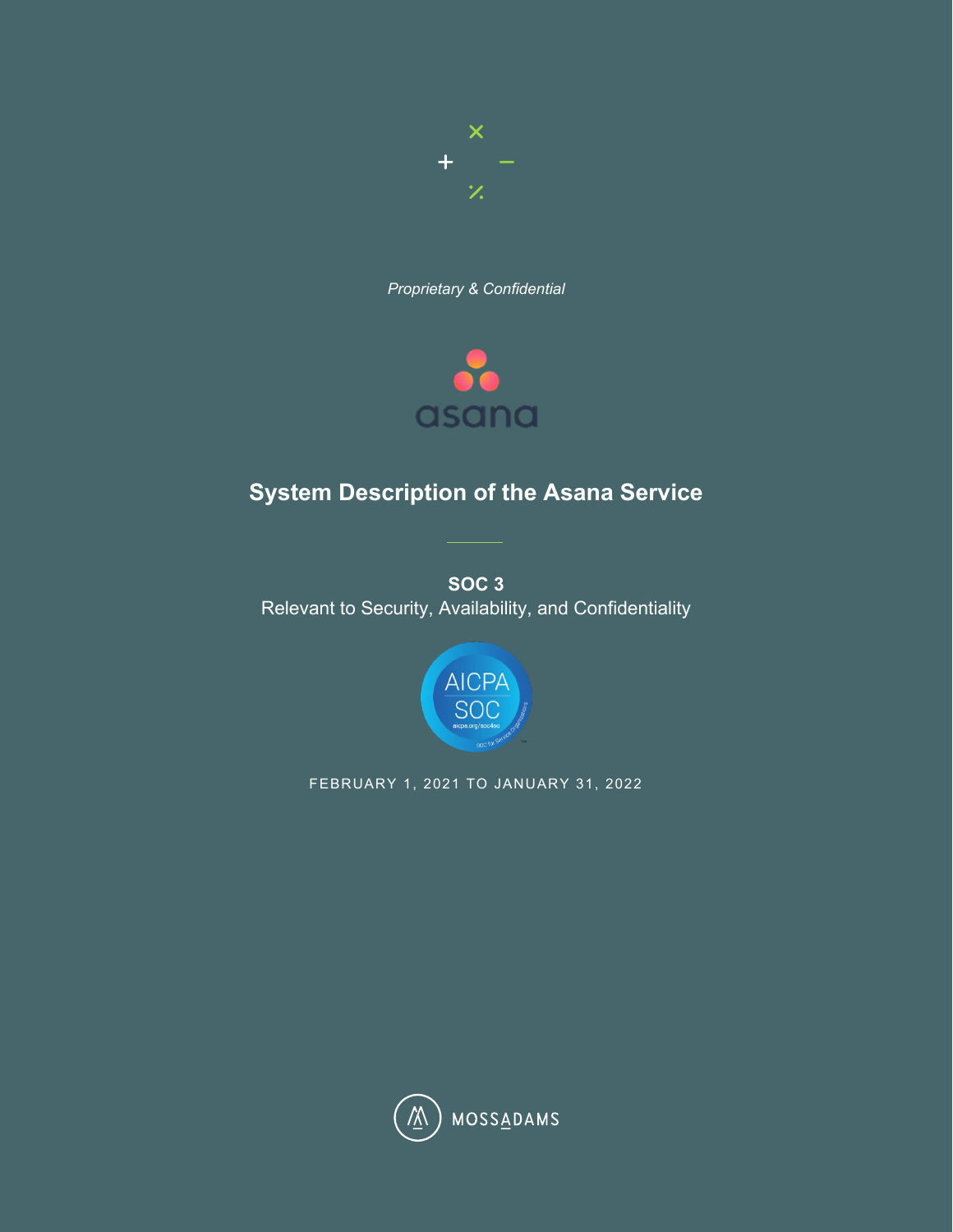# Table of Contents

| I. |                                                             |    | <b>Independent Service Auditor's Report</b>                     | 1              |
|----|-------------------------------------------------------------|----|-----------------------------------------------------------------|----------------|
|    |                                                             |    | II. Asana's Assertion                                           | 3              |
|    |                                                             |    | III. Asana's Description of the Boundaries of Its Asana Service | 4              |
|    |                                                             |    | A. System Overview                                              | 4              |
|    |                                                             | 1  | <b>Services Provided</b>                                        | $\overline{4}$ |
|    |                                                             | 2. | <b>System Boundaries</b>                                        | $\overline{4}$ |
|    |                                                             | 3. | <b>Subservice Organizations</b>                                 | $\overline{4}$ |
|    |                                                             | 4. | Infrastructure                                                  | 5              |
|    |                                                             | 5. | Software                                                        | 5              |
|    |                                                             | 6. | People                                                          | 6              |
|    |                                                             | 7. | Data                                                            | 6              |
|    |                                                             |    | 8. Processes and Procedures                                     | 6              |
|    | В.                                                          |    | <b>Principal Service Commitments and System Requirements</b>    | 8              |
|    | <b>Complementary Subservice Organization Controls</b><br>C. |    |                                                                 |                |
|    | D.                                                          |    | <b>Complementary User Entity Controls</b>                       | 9              |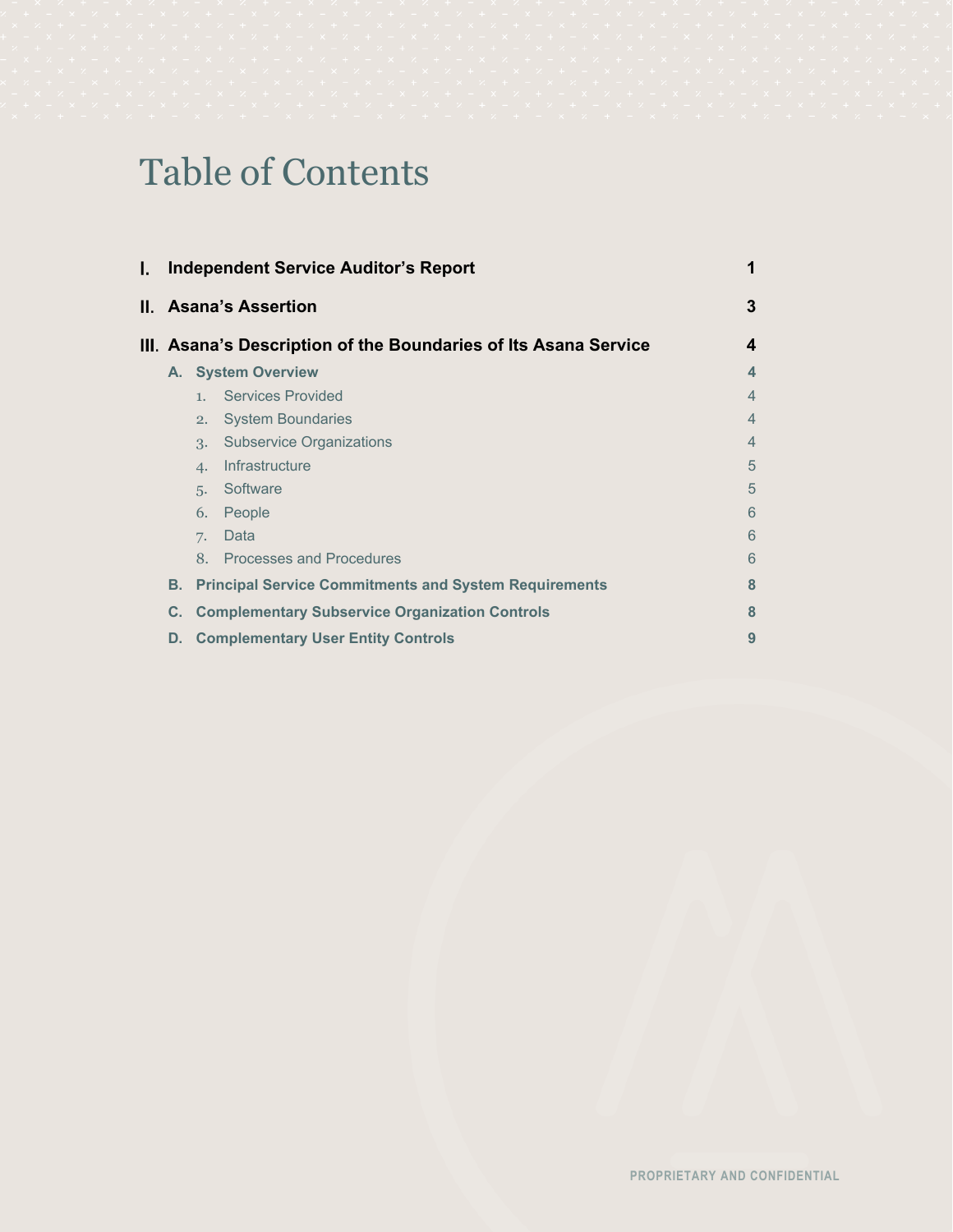# <span id="page-2-0"></span>**Independent Service Auditor's Report**



Asana 633 Folsom Street, Suite 100 San Francisco, CA 94107

To the Management of Asana:

#### **Scope**

We have examined Asana's accompanying assertion in Section II titled "Asana's Assertion" (assertion) that the controls within the Asana Service (system) were effective throughout the period February 1, 2021 to January 31, 2022, to provide reasonable assurance that Asana's service commitments and system requirements were achieved based on the trust services criteria relevant to Security, Availability, and Confidentiality (applicable trust services criteria) set forth in TSP Section 100, *2017 Trust Services Criteria for Security, Availability, Processing Integrity, Confidentiality, and Privacy* (AICPA, *Trust Services Criteria*).

Asana uses a subservice organization for the management and hosting of production servers and databases. The description indicates that complementary subservice organization controls that are suitably designed and operating effectively are necessary, along with controls at Asana, to achieve Asana's service commitments and system requirements based on the applicable trust services criteria. The description presents the types of complementary subservice organization controls assumed in the design of Asana's controls. The description does not disclose the actual controls at the subservice organization. Our examination did not include the services provided by the subservice organization, and we have not evaluated the suitability of the design or operating effectiveness of such complementary subservice organization controls.

The description indicates that complementary user entity controls that are suitably designed and operating effectively are necessary, along with controls at Asana, to achieve Asana's service commitments and system requirements based on the applicable trust services criteria. Our examination did not include such complementary user entity controls and we have not evaluated the suitability of the design or operating effectiveness of such controls.

## **Service Organization's Responsibilities**

Asana is responsible for its service commitments and system requirements and for designing, implementing, and operating effective controls within the system to provide reasonable assurance that Asana's service commitments and system requirements were achieved. Asana has also provided the accompanying assertion about the effectiveness of controls within the system. When preparing its assertion, Asana is responsible for selecting, and identifying in its assertion, the applicable trust services criteria and for having a reasonable basis for its assertion by performing an assessment of the effectiveness of the controls within the system.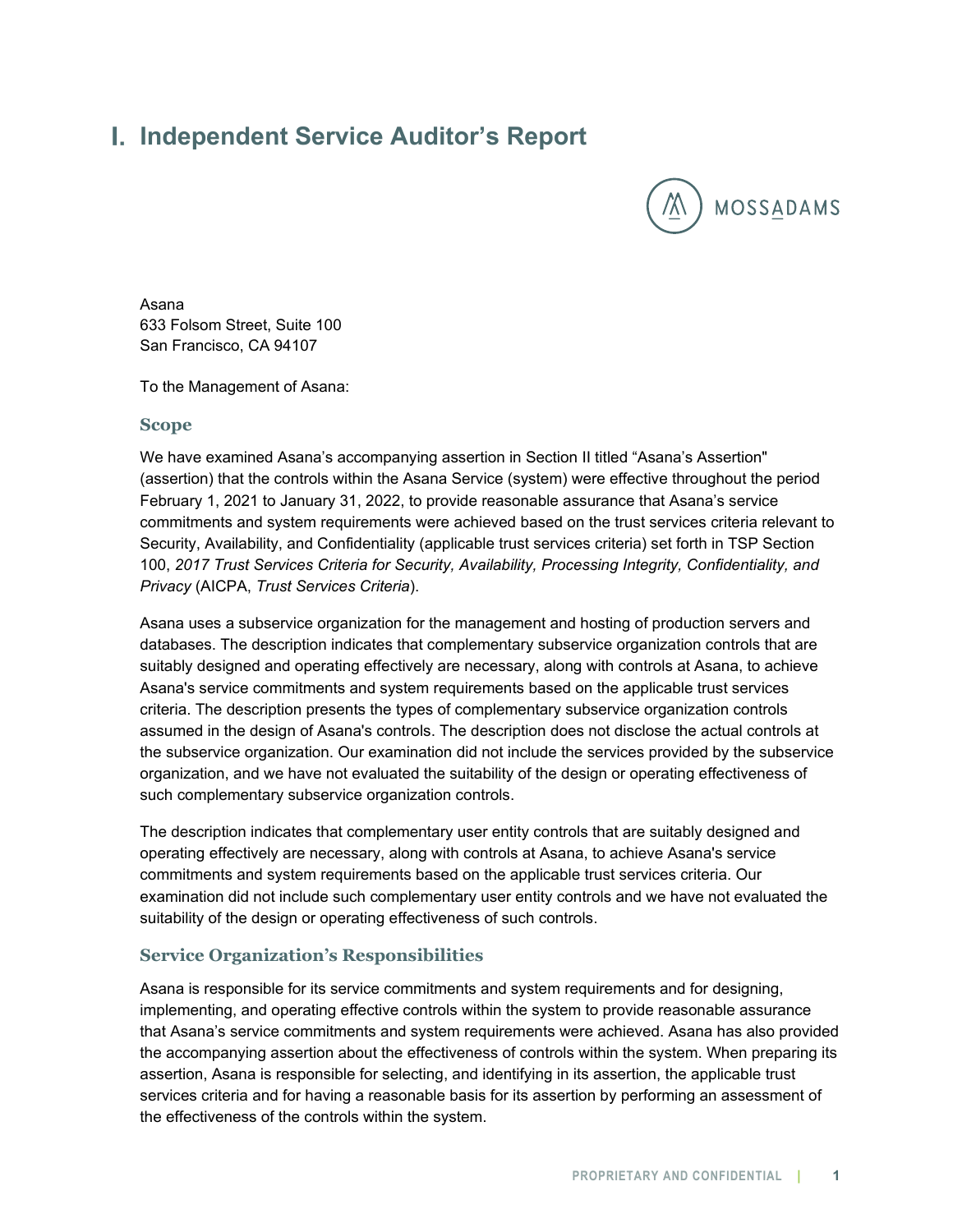# **Service Auditor's Responsibilities**

Our responsibility is to express an opinion, based on our examination, on whether management's assertion that controls within the system were effective throughout the period to provide reasonable assurance that the service organization's service commitments and system requirements were achieved based on the applicable trust services criteria. Our examination was conducted in accordance with attestation standards established by the American Institute of Certified Public Accountants (AICPA). Those standards require that we plan and perform our examination to obtain reasonable assurance about whether management's assertion is fairly stated, in all material respects. We believe that the evidence we obtained is sufficient and appropriate to provide a reasonable basis for our opinion.

Our examination included:

- Obtaining an understanding of the system and the service organization's service commitments and system requirements
- Assessing the risks that controls were not effective to achieve Asana's service commitments and system requirements based on the applicable trust services criteria
- Performing procedures to obtain evidence about whether controls within the system were effective to achieve Asana's service commitments and system requirements based the applicable trust services criteria

Our examination also included performing such other procedures as we considered necessary in the circumstances.

## **Inherent Limitations**

There are inherent limitations in the effectiveness of any system of internal control, including the possibility of human error and the circumvention of controls.

Because of their nature, controls may not always operate effectively to provide reasonable assurance that the service organization's service commitments and system requirements were achieved based on the applicable trust services criteria. Also, the projection to the future of any conclusions about the effectiveness of controls is subject to the risk that controls may become inadequate because of changes in conditions or that the degree of compliance with the policies or procedures may deteriorate.

# **Opinion**

In our opinion, management's assertion that the controls within Asana's Asana Service were effective throughout the period February 1, 2021 to January 31, 2022, to provide reasonable assurance that Asana's service commitments and system requirements were achieved based on the applicable trust services criteria is fairly stated, in all material respects.

Moss ADAMS LLP

San Francisco, California March 25, 2022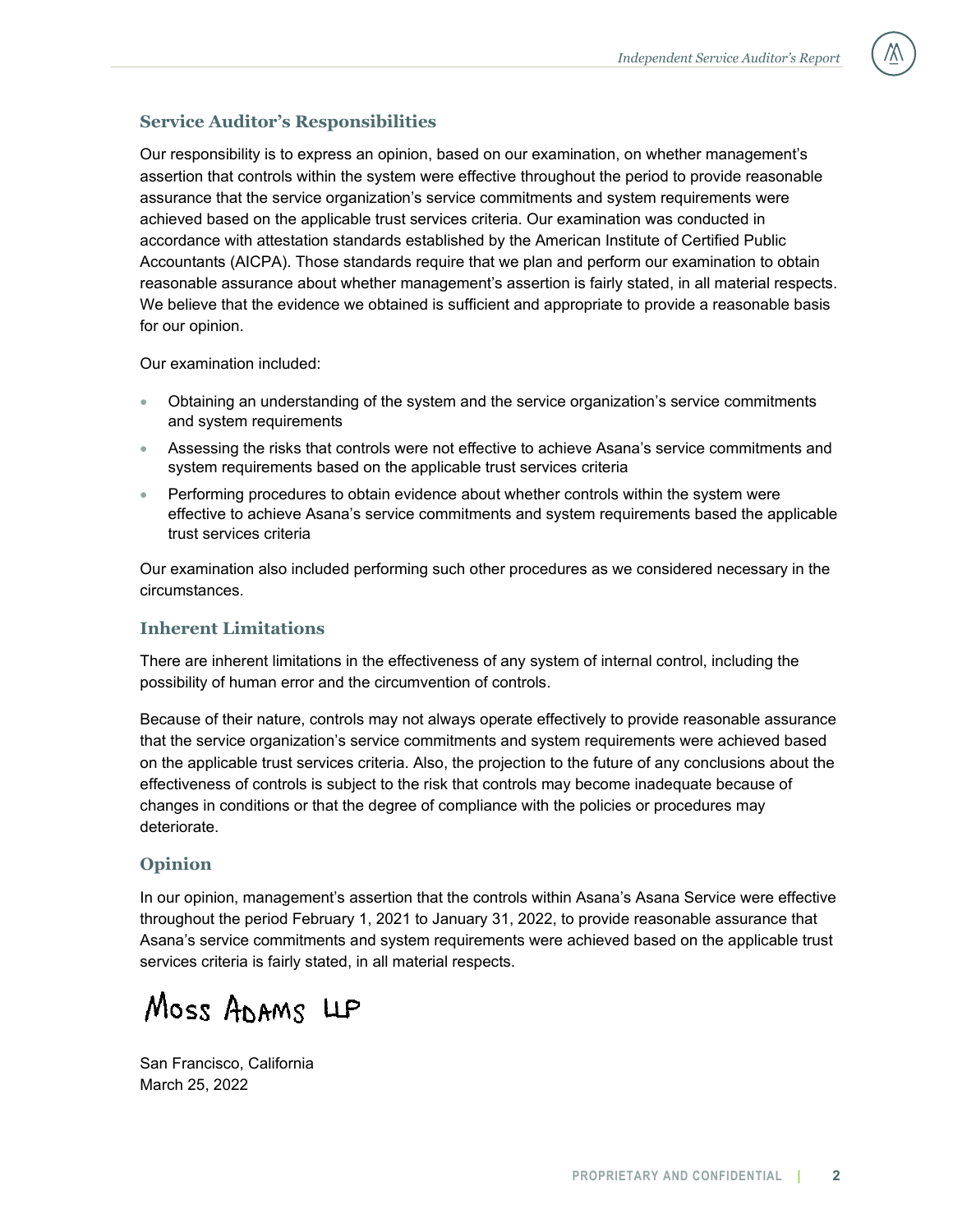

<span id="page-4-0"></span>

We are responsible for designing, implementing, operating, and maintaining effective controls within the Asana Service (system) throughout the period February 1, 2021 to January 31, 2022 to provide reasonable assurance that Asana's service commitments and system requirements relevant to Security, Availability, and Confidentiality were achieved. Our description of the boundaries of the system is presented in Section III titled "Asana's Description of the Boundaries of Its Asana Service" and identifies the aspects of the system covered by our assertion.

We have performed an evaluation of the effectiveness of the controls within the system throughout the period February 1, 2021 to January 31, 2022, to provide reasonable assurance that Asana's service commitments and system requirements were achieved based on the trust services criteria relevant to Security, Availability, and Confidentiality (applicable trust services criteria) set forth in TSP Section 100*, 2017 Trust Services Criteria for Security, Availability, Processing Integrity, Confidentiality, and Privacy (*AICPA*, Trust Services Criteria)*. Asana's objectives for the system in applying the applicable trust services criteria are embodied in its service commitments and system requirements relevant to the applicable trust services criteria. The principal service commitments and system requirements related to the applicable trust services criteria are presented in Section III titled "Asana's Description of the Boundaries of Its Asana Service".

Asana uses a subservice organization for the management and hosting of production servers and databases. The description indicates that complementary subservice organization controls that are suitably designed and operating effectively are necessary, along with controls at Asana, to achieve Asana's service commitments and system requirements based on the applicable trust services criteria. The description presents the types of complementary subservice organization controls assumed in the design of Asana's controls. The description does not disclose the actual controls at the subservice organization.

The description indicates that complementary user entity controls that are suitably designed and operating effectively are necessary, along with controls at Asana, to achieve Asana's service commitments and system requirements based on the applicable trust services criteria. The description presents complementary user entity controls assumed in the design of Asana's controls.

There are inherent limitations in any system of internal control, including the possibility of human error and the circumvention of controls. Because of these inherent limitations, a service organization may achieve reasonable, but not absolute, assurance that its service commitments and system requirements are achieved.

We assert that the controls within the system were effective throughout the period February 1, 2021 to January 31, 2022, to provide reasonable assurance that Asana's service commitments and system requirements were achieved based on the applicable trust services criteria.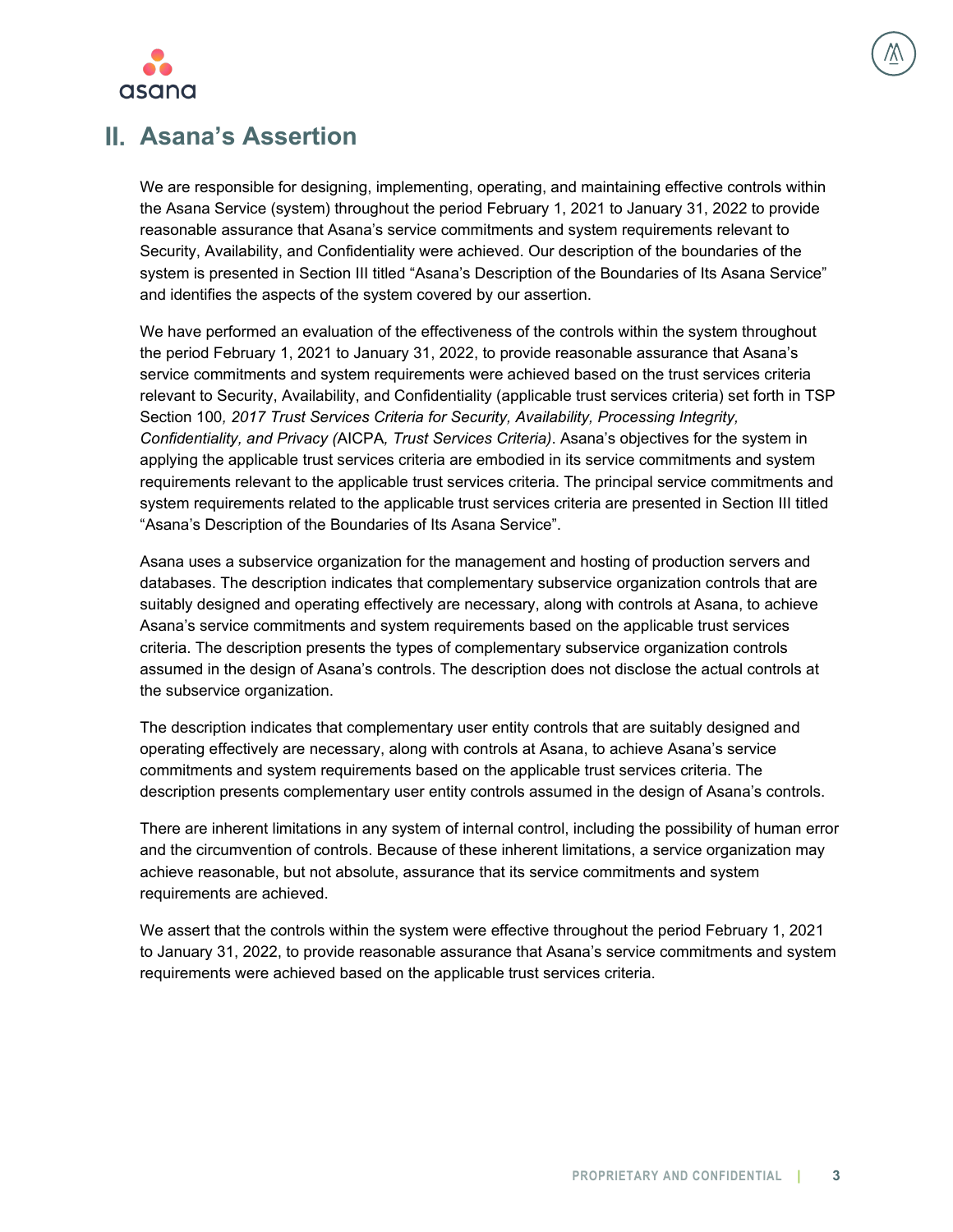# <span id="page-5-0"></span>**Asana's Description of the Boundaries of Its Asana Service**

#### <span id="page-5-1"></span>**A. System Overview**

## <span id="page-5-2"></span>**1. Services Provided**

#### **COMPANY OVERVIEW**

Asana provides a work management platform empowering teams to do great things together. With a mission of helping humanity thrive by enabling all teams to work together effortlessly, Asana seeks to eliminate the 'work about work' so that companies can focus on the work making the greatest impact.

Asana was founded in 2008 and is headquartered in San Francisco, CA. More than 100,000 paying organizations and millions of customers around the world, including Fortune 500 companies, use Asana to drive clarity of plan, purpose, and responsibility across their teams. Asana is available in 195 countries and 13 global languages.

#### **SYSTEM DESCRIPTION**

Asana provides a cloud-based application "Asana Service" to help customers effectively collaborate, organize, manage, coordinate, and complete work — from projects to processes.

Asana allows teams to break goals and ideas down into actionable tasks, assign those tasks, and communicate to move the work forward. Teams can use Asana to track anything, from bugs to leads to job applicants. By making plans, responsibilities, and deadlines clear, Asana empowers and enables teams to deliver great results.

#### <span id="page-5-3"></span>**2. System Boundaries**

The system boundaries for consideration within the scope of this report are the processes, systems, and software that store, access, operate, or transmit customer data within Asana. Specifically, the system environment includes the management of the provider hosting the network, production and staging servers, the Asana production support workstations, and the personnel who support the system.

#### <span id="page-5-4"></span>**3. Subservice Organizations**

The scope of this report includes only the controls Asana directly executes and excludes controls that are the responsibility of Asana's subservice organization. Specifically, Asana has a contract with Amazon Web Services (AWS) and monitors AWS' compliance with regard to security, availability, and confidentiality. The controls expected to be in place at AWS are identified in the subsequent section titled Complementary Subservice Organization Controls (CSOC).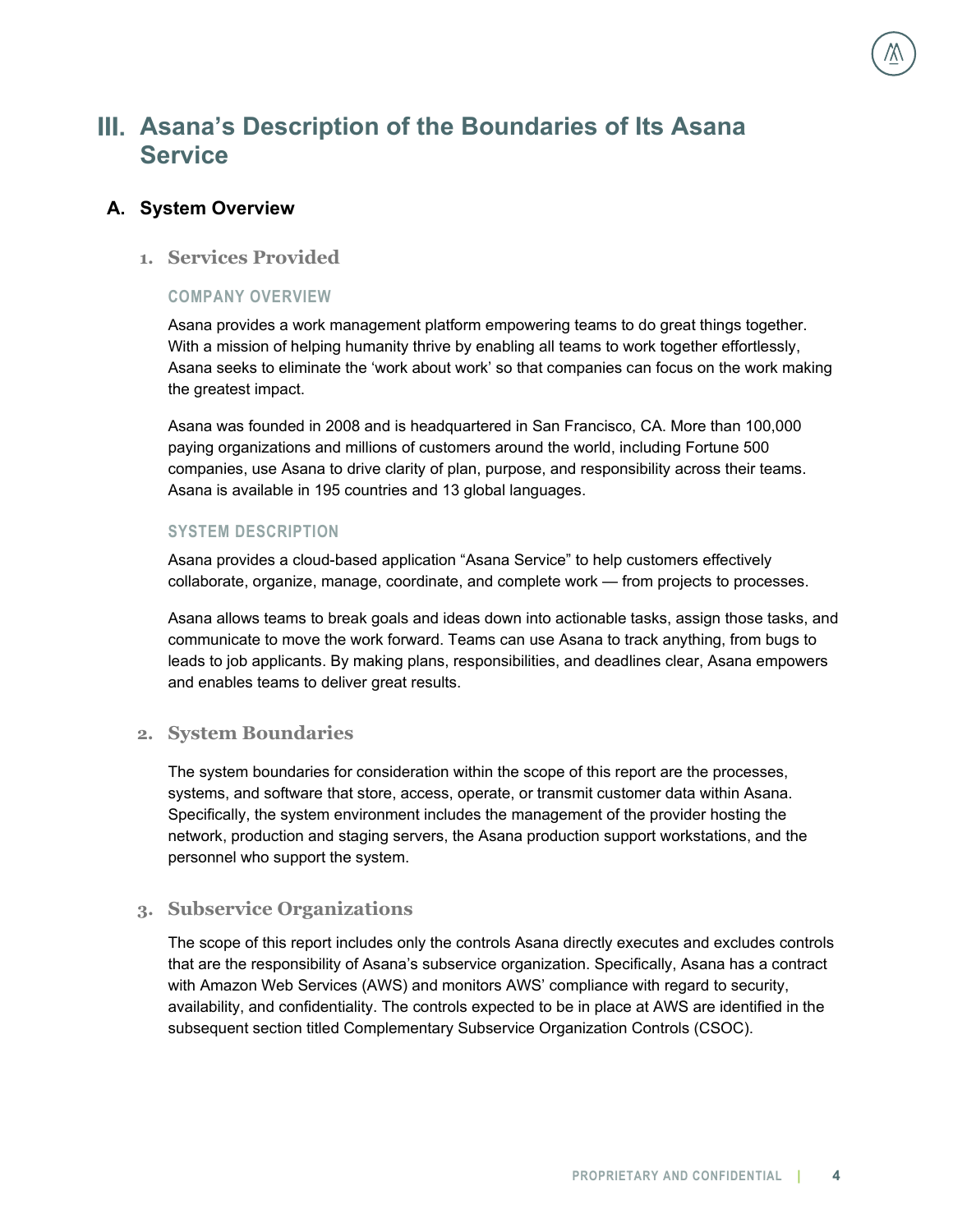#### <span id="page-6-0"></span>**4. Infrastructure**

Asana utilizes cloud computing service offerings, primarily from AWS, as the core building blocks of the Asana Service. AWS manages the security and compliance of the cloud computing infrastructure, and Asana manages the security and compliance of the software and sensitive data residing in the cloud computing infrastructure.

Asana has designed the network architecture to be secure, scalable, and easily managed using the networking services and building blocks AWS provides.



## <span id="page-6-1"></span>**5. Software**

The Asana Service is a web-based software-as-a-service application. The services and components comprising the Asana Service are primarily written in JavaScript, Typescript, Python, and Scala based on the React application framework.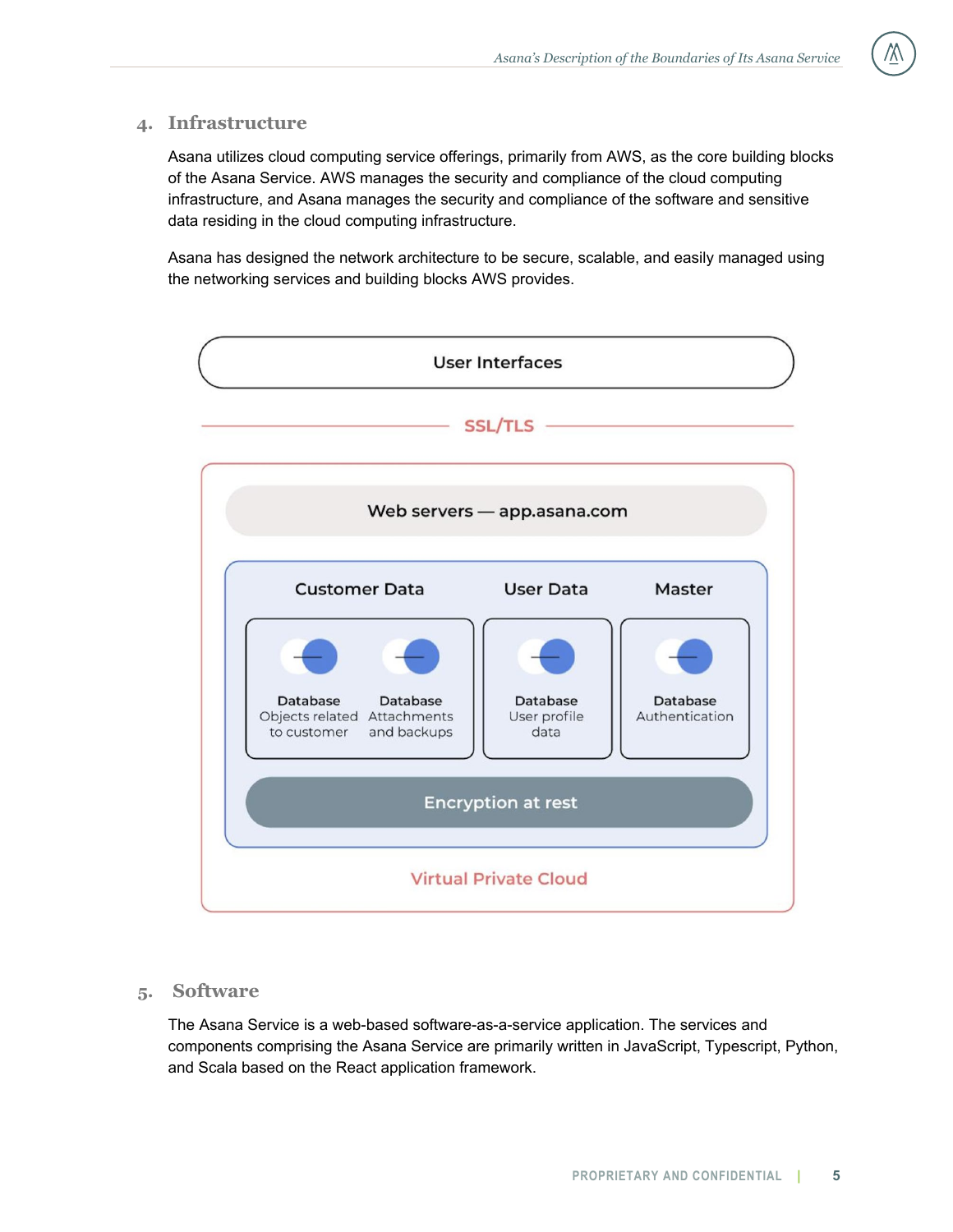#### <span id="page-7-0"></span>**6. People**

The following outlines the various teams and functions who support the Asana environment:

- Communications / Public Relations
- Sales & Customer Success
- Information Technology (IT)
- Infrastructure Engineering
- Legal
- People Ops (HR)
- **Product**
- Product Engineering
- **Security**
- User Operations

#### <span id="page-7-1"></span>**7. Data**

Asana designs its processes and procedures to protect customer data. For the interests of this report, two key categories of customer data are considered:

#### **CUSTOMER DATA**

'Customer Data' is defined as information submitted by an end user through the Asana Service, including the associated messages, attachments, files, tasks, project names, team names, channels, conversations, and other similar content. This data is typically entered in the core Asana UI as Asana tasks, projects, teams, or attachments. A business entity could generally consider this data as intellectual property of the business.

#### **CUSTOMER PERSONAL DATA**

Customer Personal Data is defined as non-sensitive personal data about a user in Asana, such as names, email addresses, or roles. This data is typically entered through Asana's "My Profile Settings" dialog. Note: Asana does not solicit sensitive personal data, such as social security numbers, to be uploaded into the system.

#### <span id="page-7-2"></span>**8. Processes and Procedures**

Asana maintains a set of policies that are published and communicated to Asana personnel on the intranet. The following policies are relevant to the scope of this report:

- Asset Management Policy
- Change Management Policy
- Data Classification Policy
- Data Access Policy
- Employee Handbook (including the Code of Conduct)
- Incident Response Plan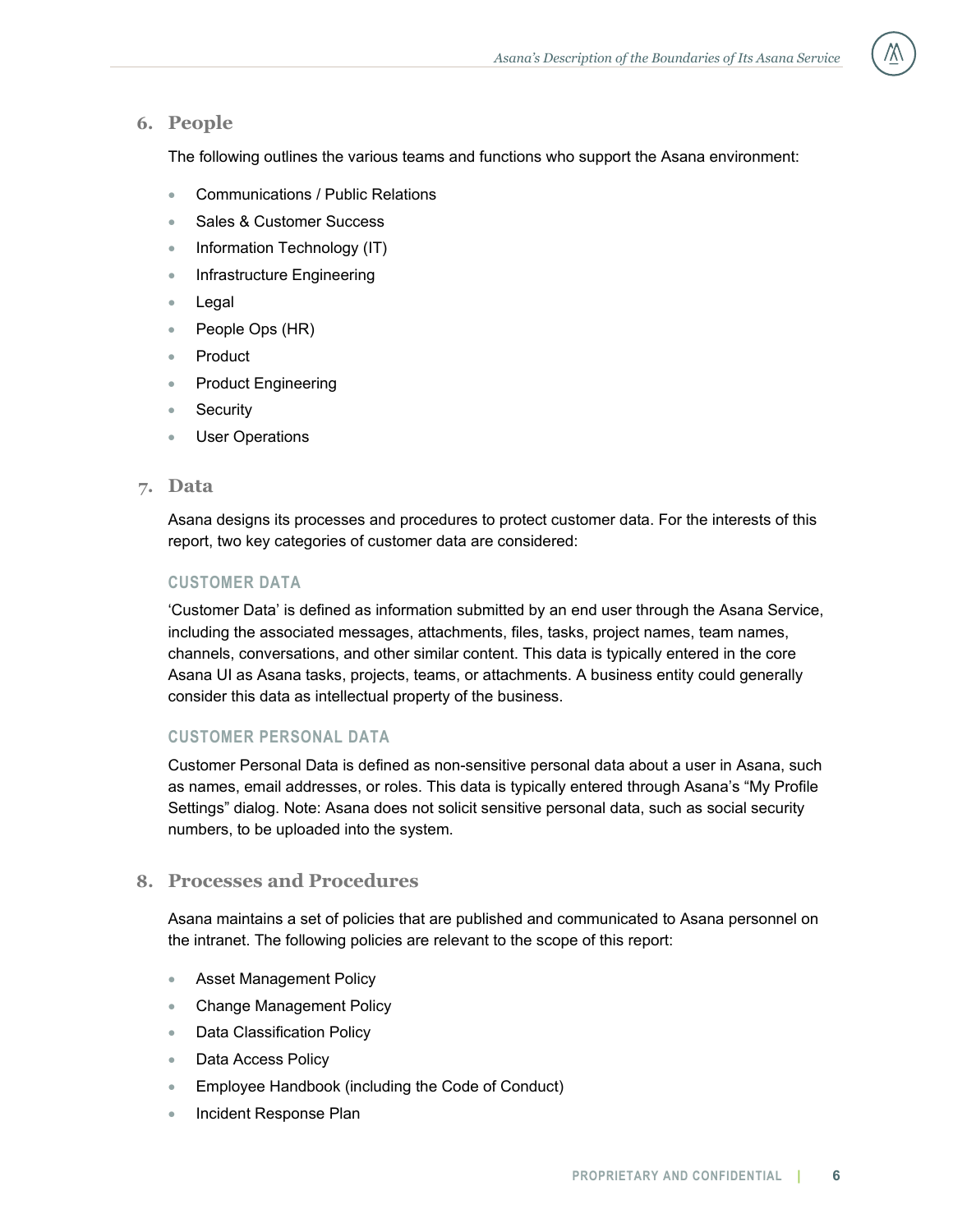- Information Security & Data Protection Policy
- **Privacy Statement**
- Risk & Vulnerability Management Policy

Asana requires each employee or contractor performing services for Asana to sign the Information Security & Data Protection Policy or the Asana Services Agreement, which outline the company's policies and expectations with respect to the following:

- Access to and handling of confidential customer and company information ("confidential information")
- Reporting of known or suspected security breaches
- Internet and email security expectations
- Use of passwords on computers and mobile devices
- Physical security standards for computers, mobile devices, and facilities

Asana's security policies and approach is documented and communicated to clients on its Trust Portal (https://asana.com/trust), Terms of Service, and other related agreements. Asana's security strategy covers various aspects of its business, including:

- Asana corporate security policies
- Data model access control in Asana
- Operational security processes
- Physical and environmental security
- Scalability and reliability of Asana's system architecture
- Service development and maintenance
- Systems development and maintenance
- Working with third-party security experts

Asana establishes operational requirements to support the achievement of its security, availability, and confidentiality commitments, and other system requirements. Such requirements are communicated in Asana's system policies and procedures, system design documentation, and contracts with customers. Information security policies define the organization-wide approach to how systems and data are protected. Collectively, these documents include policies around how the service is designed and developed, how the system is operated, how the internal business systems and networks are managed, and how employees are hired and trained. In addition to these policies, standard operating procedures have been documented on how to carry out specific manual and automated processes required in the operation and development of the Asana Service.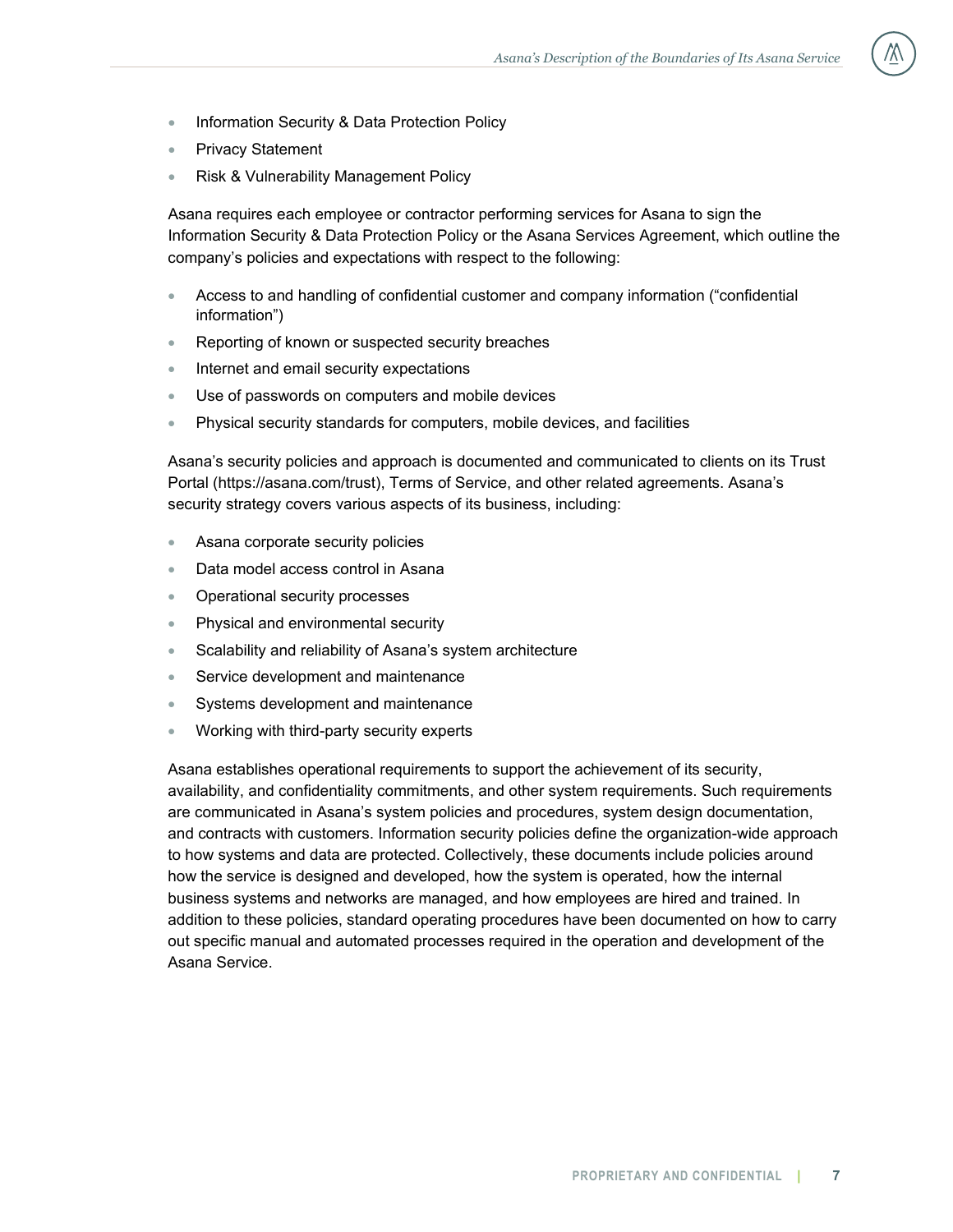# <span id="page-9-0"></span>**B. Principal Service Commitments and System Requirements**

Asana designs its processes and procedures to protect customer data. Asana security commitments are documented and communicated to customers in the Terms of Service, subscriber agreements, addendums, other related agreements, and in the description of services provided online. These security commitments are standardized and include the following:

- Protecting customer data
- Encrypting data in transit and storage
- <span id="page-9-1"></span>• Limiting access to customer data

# **C. Complementary Subservice Organization Controls**

Asana's controls related to the Asana Service cover only a portion of overall internal control for each user entity of Asana. It is not feasible for the criteria related to the Asana Service to be achieved solely by Asana. Therefore, each user entity's internal controls must be evaluated in conjunction with Asana's controls, taking into account the related complementary subservice organization controls expected to be implemented at the subservice organization as described below.

| <b>Complementary Subservice Organization Controls</b> |                                                                                                                                                                                                     |  |  |  |
|-------------------------------------------------------|-----------------------------------------------------------------------------------------------------------------------------------------------------------------------------------------------------|--|--|--|
| $\mathbf 1$                                           | Access to hosted systems requires strong authentication mechanisms.                                                                                                                                 |  |  |  |
| 2 <sup>2</sup>                                        | New and existing user access and permissions to hosted systems are approved by appropriate<br>personnel prior to being granted.                                                                     |  |  |  |
| 3                                                     | Terminated user access permissions to hosted systems are removed in a timely manner.                                                                                                                |  |  |  |
| $\overline{\mathbf{4}}$                               | User access permissions to hosted systems are reviewed by appropriate personnel on a regular basis.                                                                                                 |  |  |  |
| 5 <sup>5</sup>                                        | Privileged access to hosted systems and the underlying data is restricted to appropriate users.                                                                                                     |  |  |  |
| 6                                                     | Access to the physical facilities housing hosted systems is restricted to authorized users.                                                                                                         |  |  |  |
| $\overline{7}$                                        | Production media is securely decommissioned and physically destroyed prior to being removed from the<br>data center.                                                                                |  |  |  |
| 8                                                     | Network security mechanisms restrict external access to the production environment to authorized ports<br>and protocols.                                                                            |  |  |  |
| 9                                                     | Connections to the production environment require encrypted communications.                                                                                                                         |  |  |  |
| 10                                                    | Anti-virus or anti-malware solutions detect or prevent unauthorized or malicious software on hosted<br>systems.                                                                                     |  |  |  |
| 11                                                    | System configuration changes are enforced, logged, and monitored.                                                                                                                                   |  |  |  |
| 12                                                    | Hosted systems are scanned for vulnerabilities. Any identified vulnerabilities are tracked to resolution.                                                                                           |  |  |  |
| 13                                                    | System activities on hosted systems are logged, monitored and evaluated for security events. Any<br>identified incidents are contained, remediated and communicated according to defined protocols. |  |  |  |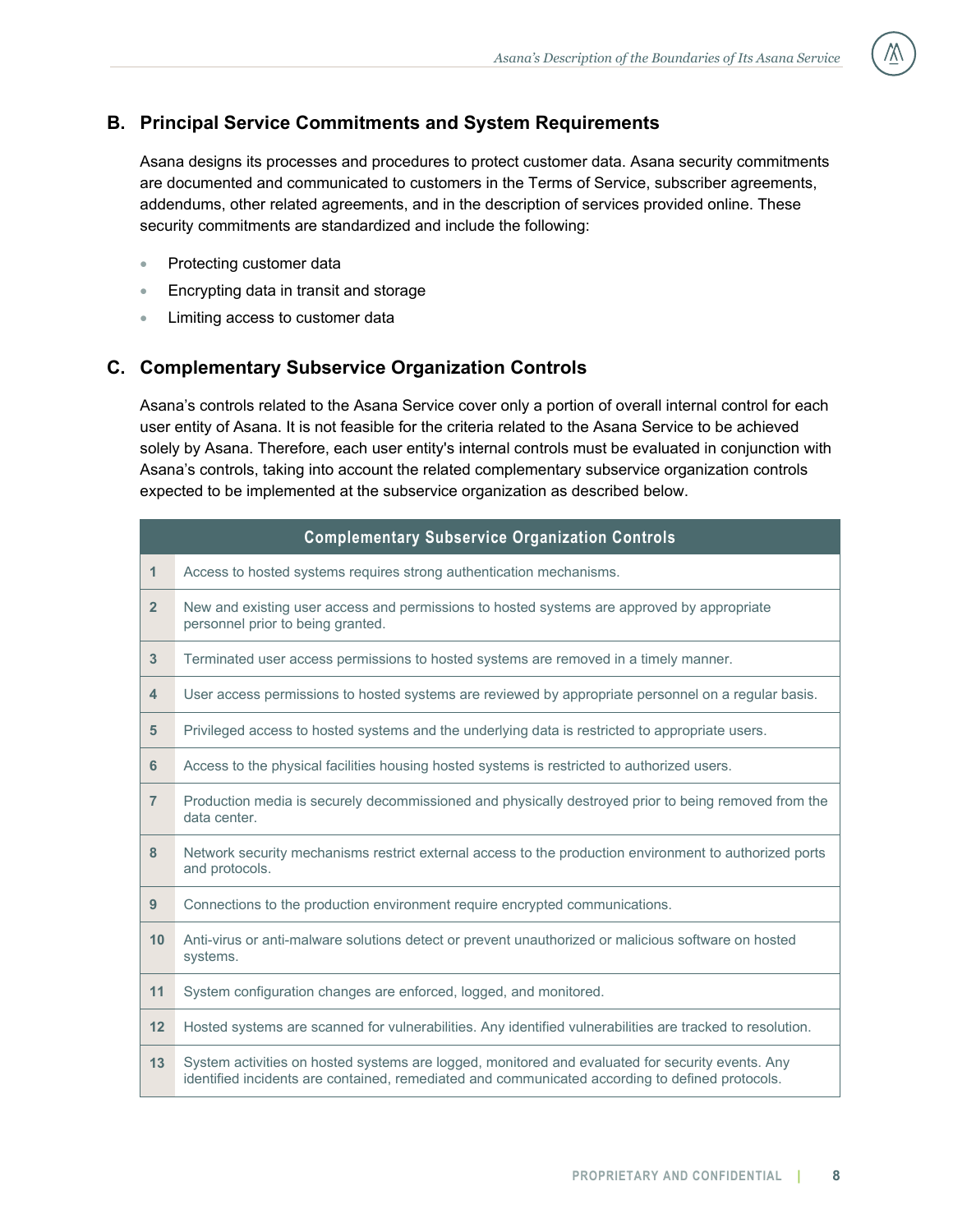| <b>Complementary Subservice Organization Controls</b> |                                                                                                                            |  |  |  |
|-------------------------------------------------------|----------------------------------------------------------------------------------------------------------------------------|--|--|--|
| 14                                                    | Access to make changes to hosted systems is restricted to appropriate personnel.                                           |  |  |  |
| 15                                                    | Changes to hosted systems are documented, tested, and approved prior to migration to production.                           |  |  |  |
| 16                                                    | Personnel monitor processing and system capacity on hosted systems.                                                        |  |  |  |
| 17                                                    | Personnel execute and monitor daily backups. Any identified errors are resolved in a timely manner.                        |  |  |  |
| 18                                                    | Environmental mechanisms provide protection over fire, water, power outages, temperature changes<br>and natural disasters. |  |  |  |
| 19                                                    | Software and recovery infrastructure are implemented over hosted systems.                                                  |  |  |  |

# <span id="page-10-0"></span>**D. Complementary User Entity Controls**

Asana's Asana Service was designed under the assumption that certain controls would be implemented by the user entities for whom it provides its Asana Service. In these situations, the application of specific controls at these customer organizations is necessary to achieve certain criteria included in this report.

This section describes additional controls that should be in operation at the customer organizations to complement the controls at Asana. User auditors should consider whether the following controls have been placed in operation by the customers.

Each customer must evaluate its own internal control structure to determine if the identified customer controls are in place. Users are responsible for:

| <b>Complementary User Entity Controls</b> |                                                                                                                           |  |  |  |
|-------------------------------------------|---------------------------------------------------------------------------------------------------------------------------|--|--|--|
|                                           | Configuring appropriate password settings based on available password settings that include SAML and<br>single sign-on.   |  |  |  |
| $\mathbf{2}$                              | Granting, removing, and reviewing access to their Asana environment.                                                      |  |  |  |
| $\mathbf{3}$                              | Ensuring the data entered into their Asana environment is appropriate based on their data classification<br>requirements. |  |  |  |